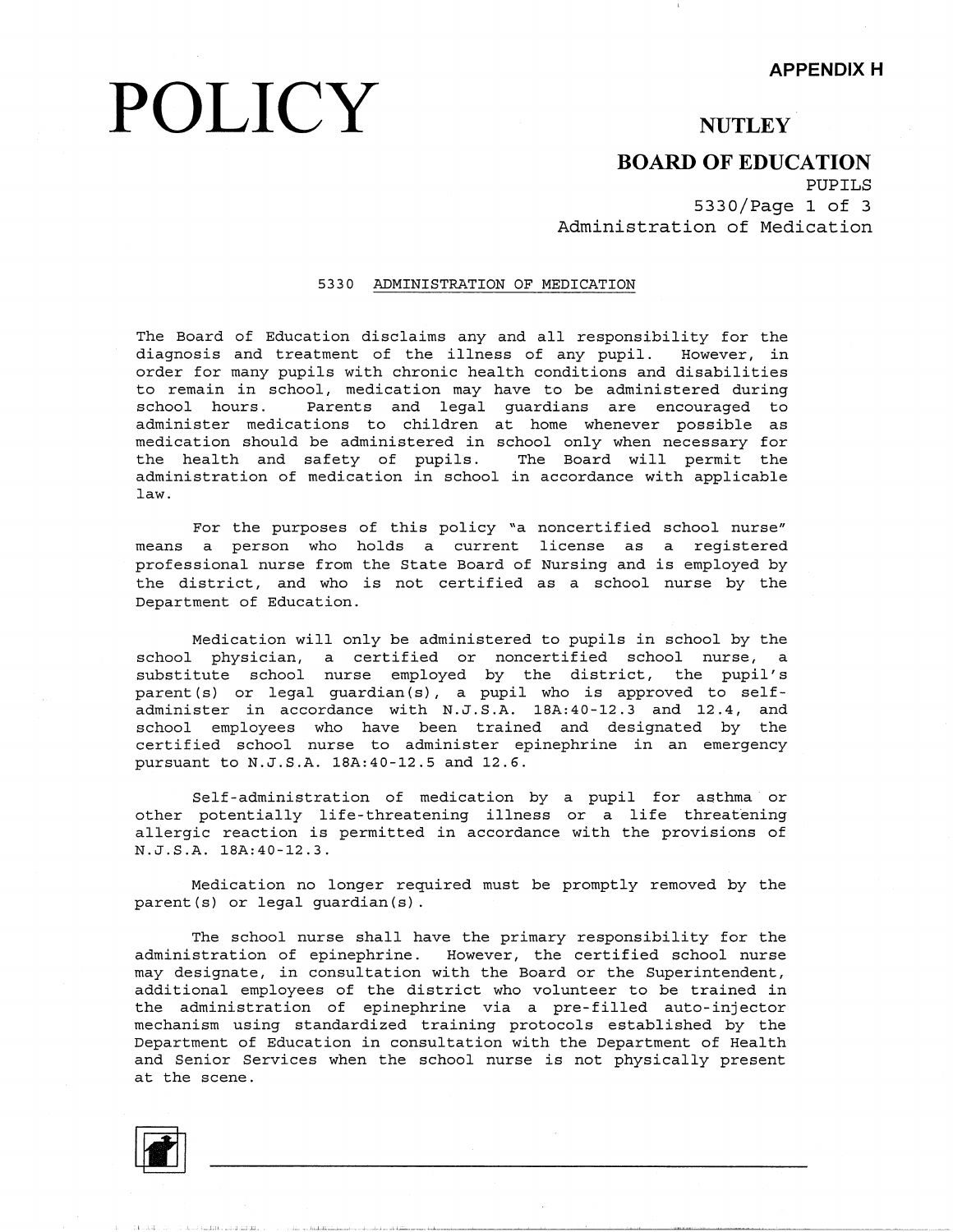## POLICY NUTLEY

### **BOARD OF EDUCATION**

PUPILS

5330/Page 2 of 3 Administration of Medication

The school nurse or designee shall be promptly available on site at the school and at school-sponsored functions in the event of an allergic reaction. In addition, the parent(s) or legal guardian must be informed that the school district, its employees and agent shall have no liability as a result of any injury arising from the administration of epinephrine to the pupil<sub>7</sub>.

The parent (s) or legal guardian (s) of the pupil must sign a statement acknowledging their understanding the district shall have no liability as a result of any injury arising from the administration of the epinephrine via a pre-filled auto-inje mechanism to the pupil and the parent(s) or legal guardian(s) shall indemnify and hold harmless the district and its employees or agents against any claims arising out of the administration of the epinephrine via a pre-filled auto-injector mechanism to the pupil.

The permission for the emergency administration of epinephrine via a pre-filled auto-injector mechanism containing epinephrine to pupils for anaphylaxis is effective for the school year it is granted and must be renewed for each subsequent school year. Benedryl must be taken in the presence of the school nurse or nurse's designee.

Each school in the district shall have and maintain for the use of pupils at least one nebulizer in the office of the school nurse or a similar accessible location. Each certified school nurse or other persons authorized to administer asthma medication will receive training in airway management and in the use of nebulizers and inhalers consistent with State Department of Education regulations. Every pupil that is authorized to use self-administered asthma medication pursuant to N.J.S.A. lSA:40-12.3 or a nebulizer must have an asthma treatment plan prepared by the pupil's physician which shall identify, at a minimum, asthma triggers, the treatment plan and other such elements as required by the State Board of Education.

All pupil medications shall be appropriately maintained and secured by the school nurse, except those medications to be self-administered by pupils. In those instances the medication may be retained by the pupil with the prior knowledge of the school nurse. The school nurse may provide the Principal and other teaching staff members concerned with the pupil's educational progress with such information about the medication and its administration as may be in the pupil's best educational interests. The school nurse may report to the school physician any pupil who appears to be affected adversely by the administration of medication and may recommend to the Principal the pupil's exclusion pursuant to law.

The school nurse shall document each administration of medication to a pupil. Pupils self-administ instance of the